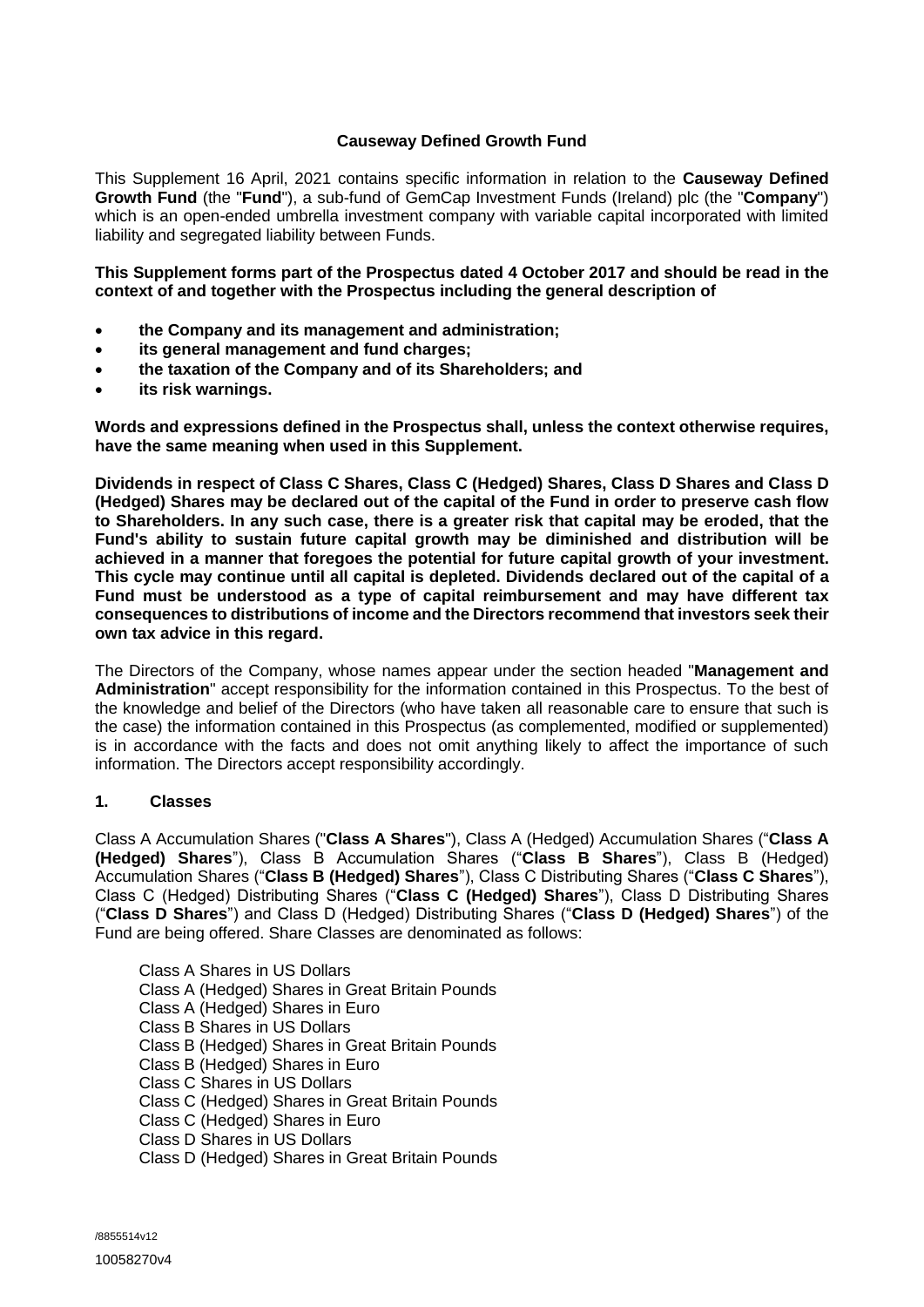## Class D (Hedged) Shares in Euro

In relation to the unhedged Classes of the Fund which are not designated in the Base Currency, a currency conversion will take place on subscriptions, redemptions, switches and distributions at prevailing exchange rates. Accordingly, any unhedged Class of Shares that is not designated in the Base Currency of the Fund will have an exposure to possible adverse currency fluctuations and the Company will not use hedging techniques to protect against such currency risk in respect of such unhedged Classes. Investors in unhedged Classes should be aware that such unhedged Classes expressed in the Class currency will be subject to exchange rate risk in relation to the Base Currency.

However, as described in the section of the Prospectus entitled "Hedging Risk", the Company shall enter into certain currency related transactions in respect of classes designated "hedged" in order to mitigate the exchange rate risk between the Base Currency of the Fund and the currency in which hedged Shares are designated (where that designated currency is different to the Base Currency of the Fund). Where the Company seeks to hedge against currency fluctuations at Class level, while not intended, this could result in over-hedged or under-hedged positions due to external factors outside the control of the Company. However, over-hedged positions will not exceed 105% of the Net Asset Value of the Class and under-hedged positions shall not fall short of 95% of the portion of the Net Asset Value of the Class which is to be hedged against currency risk. Hedged positions will be kept under review to ensure that over-hedged or under-hedged positions do not exceed/fall short of the permitted levels outlined above and are not carried forward from month to month.

# **2. Dealing Days for Subscriptions and Redemptions:**

Every Business Day meaning a day on which banks in Ireland and United Kingdom are open for normal banking business and in any other financial centre that the Directors may determine to be relevant for the operations of the Fund, and such additional Business Day or Business Days as the Directors may determine, and notify in advance to Shareholders.

# **3. Dealing Deadline and Valuation Point**

Midday Irish time on the Dealing Day or such other time as the Directors may determine and notify in advance to Shareholders provided always that the Dealing Deadline is not later than the Valuation Point. The Valuation Point will be the close of business of the relevant market on the Dealing Day.

# **4. Base Currency:**

The base currency of the Fund is US Dollars.

# **5. Dividends:**

The Class A Shares, Class A (Hedged) Shares, Class B Shares and Class B (Hedged) Shares are accumulating Classes and therefore, it is not currently intended for the Company to declare and distribute dividends to the Shareholders in each Class. Any income and earnings and gains on these Classes will be accumulated and reinvested on behalf of Shareholders.

The Class C Shares, Class C (Hedged) Shares, Class D Shares and Class D (Hedged) Shares are intended to be distributing Classes and as such the Company may, at its discretion, declare dividends on the Class C Shares, Class C (Hedged) Shares, Class D Shares and Class D (Hedged) Shares in the Fund quarterly as at May 4, August 4, November 4 and February 4 and/or at such other periodic intervals as shall be determined by the Company, and notified to Shareholders at that time. The Class C Shares, Class C (Hedged) Shares in Great Britain Pounds, Class D Shares and Class D (Hedged) Shares in Great Britain Pounds will each distribute a quarterly dividend equal to 1.25% of the Fund's Net Asset Value. The Class C (Hedged) Shares in Euro and Class D (Hedged) Shares in Euro will each distribute a quarterly dividend equal to 1.00% of the Fund's Net Asset Value. Such distributions may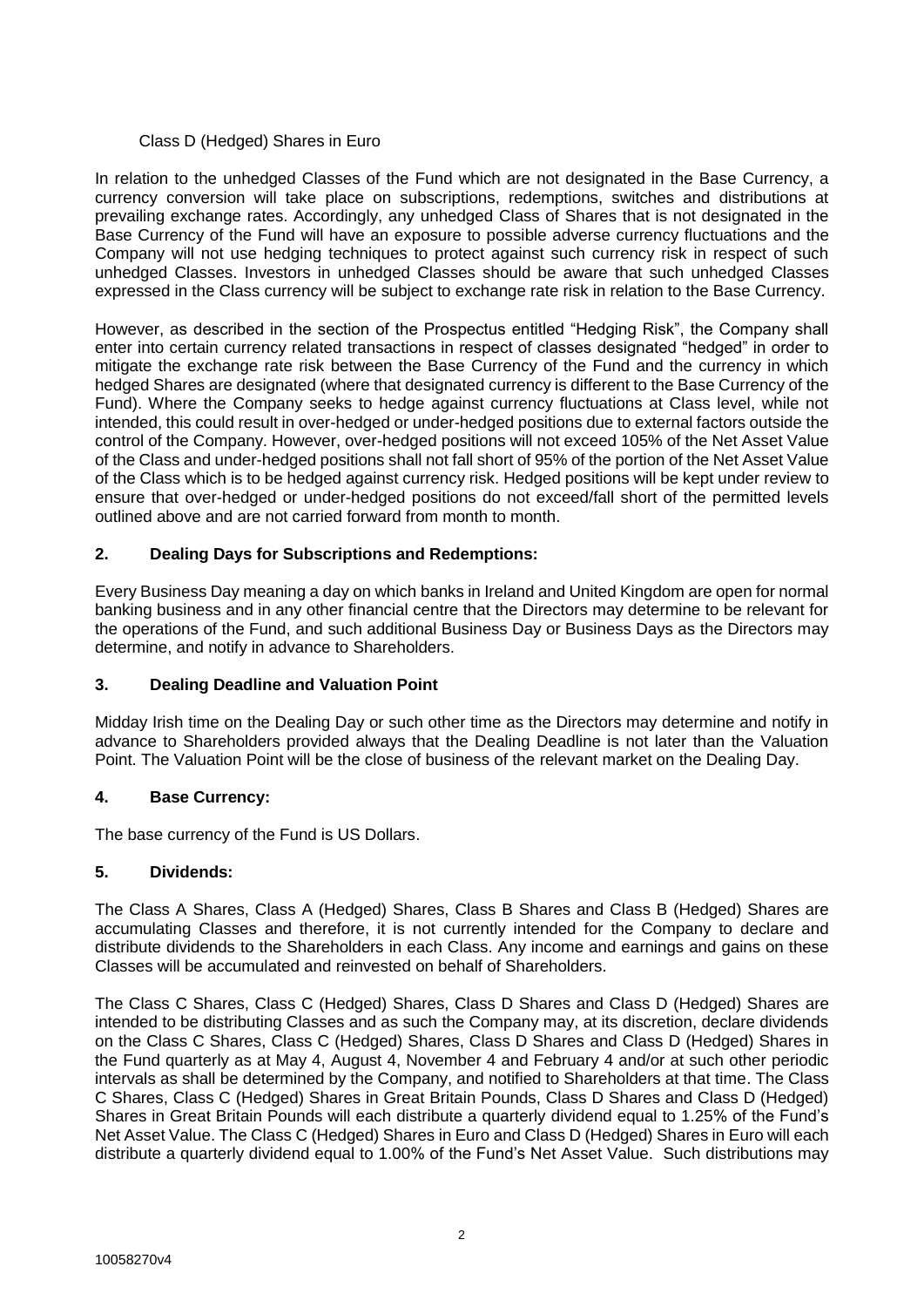be declared out of the capital of the Fund and, when declared, will be paid by electronic transfer within two months thereafter.

## **6. Investment Objective and Policy:**

## **6.1 Investment Objective**

The investment objective of the Fund is to generate capital growth over the medium to longer term.

## **6.2 Investment Policy**

The Fund intends to achieve its investment objective by investing in government bonds, investment grade corporate bonds, equities and equity related securities and by taking exposure to such equities and equity related securities indirectly through financial derivative instruments (exchange traded or over-the-counter) as outlined below, with the weightings between the types of securities to be determined on an ongoing basis following the investment selection process undertaken by the Investment Manager/Sub-Investment Manager.

The Fund is considered to be actively managed in reference to the Solactive United Kingdom 100 Net Total Return Index, the Solactive US Large Cap Index and the Solactive Euro 50 Net Total Return Index (the "**Benchmarks**") by virtue of the fact that the Benchmarks are used for performance comparison purposes and the Solactive Euro 50 Net Total Return Index is used as the reference index for the purposes of calculating the global exposure of the Fund using the Relative VaR methodology. However the Benchmarks are not used to define the portfolio composition of the Fund or as a performance target and the Fund may be wholly invested in securities which are not constituents of the Benchmarks.

The Fund may take long exposure (i) by investing directly or taking investment exposure via FDIs in a security or securities with the view that their value will rise, (ii) in instances where it may assist the Fund in achieving its investment policy (through providing the Fund with opportunities to make gains in negative or distressed market conditions and thus provide growth for the Fund in such markets) or (iii) by gaining exposure to investments via FDIs which may have the ability to generate a positive return in positive and moderately negative market conditions.

The securities targeted will be listed or traded on Recognised Exchanges with the exception of permitted investments in unlisted securities. The equity and equity-related securities targeted will be of companies located worldwide and may include, in the case of direct investment in common stock, preferred stock and securities convertible into or exchangeable for such equities. Examples of equity related securities in which the Fund may invest are developed market indices. An example of a security that is convertible from developed market indices, whereby the security is convertible into the issuer's underlying equity, is British Land Company plc.

Due to the intentionally broad nature of the Fund's strategy, it is not possible to comprehensively list all of the financial indices to which exposure may be taken, as they have not, as of the date of this Supplement, been selected and they may change from time to time. However, the following is an example of the type of index that the Investment Manager may invest in when seeking to achieve the investment objective of the Fund:

 The S&P 500 Index is an index based on the market capitalisations of 500 large companies having common stock listed on the NYSE or NASDAQ. The S&P 500 Index is rebalanced quarterly. Further information on the index can be found at [www.standardandpoors.com.](http://www.standardandpoors.com/)

Details of any financial indices used by the Fund will be provided to Shareholders by the Investment Manager on request and will be set out in the Company's semi-annual and annual accounts. Furthermore, the financial indices to which the Fund may gain exposure will typically be rebalanced on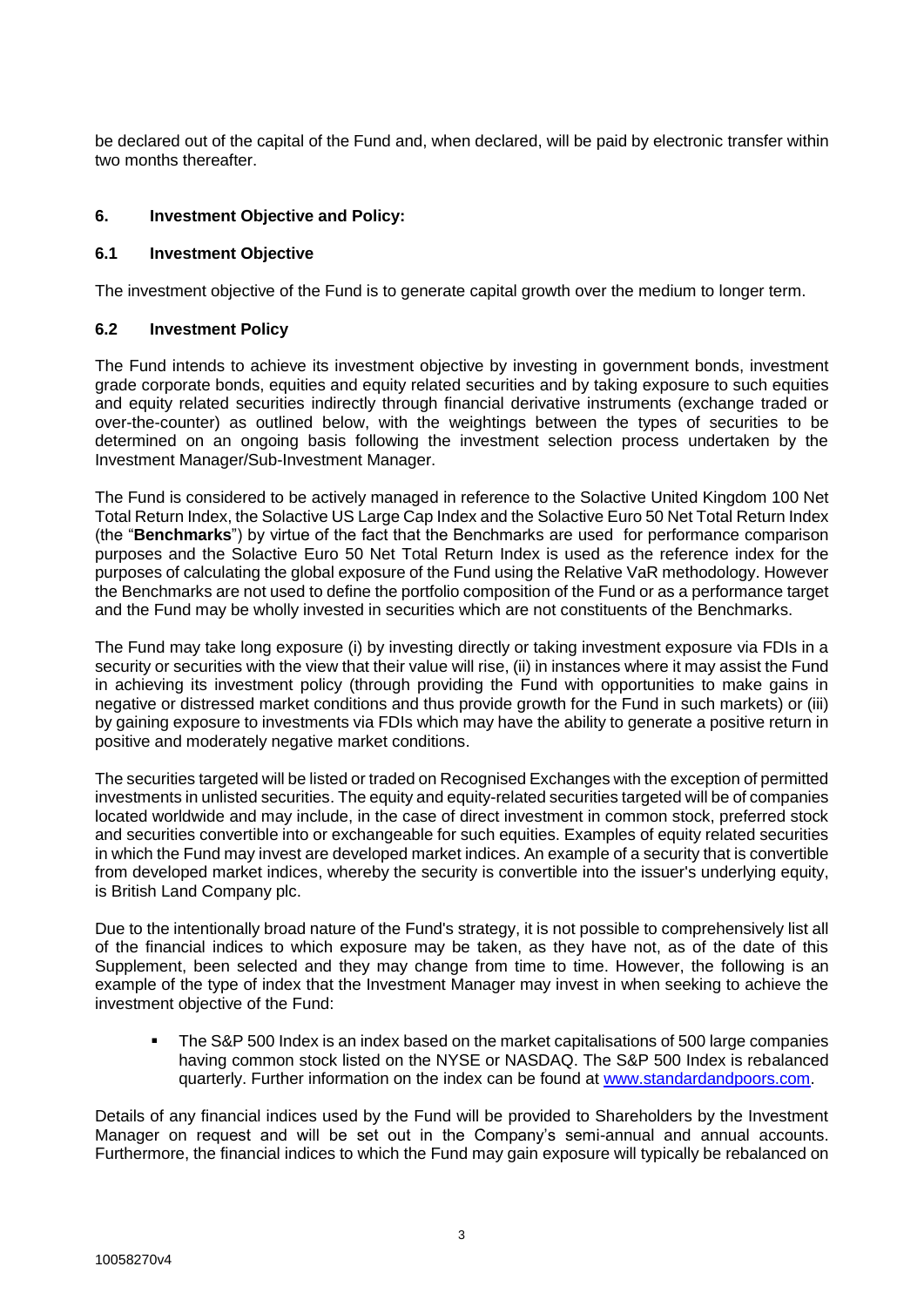a monthly, quarterly, semi-annual or annual basis. The costs associated with gaining exposure to a financial index will be impacted by the frequency with which the relevant financial index is rebalanced. Where the weighting of a particular constituent in the financial index exceeds the UCITS investment restrictions, the Investment Manager will, as a priority objective, look to remedy the situation taking into account the interests of Shareholders and the Fund. Any such indices will meet the Central Bank's requirements.

The Fund is not subject to any industry sector constraints on target investments. The Fund is not subject to any market capitalisation constraints on target investments.

No investment will be made in another Fund of the Company.

The Fund is prohibited from investing more than 10 per cent of the Net Asset Value of the Fund in aggregate in other Collective Investment Schemes (CIS).

As noted above, the Fund may invest in government bonds issued by OECD governments and investment grade corporate bonds issued by companies located worldwide with fixed or floating interest rates (debt securities). Investment in fixed income securities, in developed markets, such as UK Gilts, US Treasury, and German Bunds, will be investment grade (i.e. at or above S&P rating BBB- or a rating sourced from another reputable rating agency, which is deemed equivalent by the Investment Manager).

The Fund may also, if this is considered appropriate to the investment objective, invest on a short term basis in cash, cash equivalents and money market instruments (including cash deposits, commercial paper and certificates of deposit).

The financial derivative instruments in which the Fund may invest or use for investment purposes will be limited to swaps, options and futures. See below for a description of the financial derivative instruments. For the sake of clarity it is noted that the Fund does not intend to use any financial derivative instruments for investment purposes that would create synthetic short positions.

In addition, the Fund may engage in transactions in financial derivative instruments for the purposes of efficient portfolio management and/ or to protect against exchange risks within the conditions and limits laid down by the Central Bank from time to time. The Investment Manager will look to ensure that the techniques and instruments used are economically appropriate in that they will be realised in a costeffective way. Such transactions may include foreign exchange transactions which alter the currency characteristics of transferable securities held by the Fund. Such techniques and instruments (details of which are outlined below) include futures, options, swaps and fx forwards.

Share purchase rights and convertible securities will not be directly acquired but may be issued to the Fund pursuant to its investment in a particular security and, in such cases, may be retained for the purposes of efficient portfolio management and traded or exercised when considered appropriate.

### *Futures*

Futures could be used to gain exposure to positions in a more efficient manner. For example a single stock future could be used to provide the Fund with exposure to a single security. Index futures could also be used to manage risk, for example to hedge the risk of a security or group of securities held within the underlying index or with a high correlation with the underlying index.

### *Options*

An option contains the right to buy or sell a specific quantity of a specific asset at a fixed price at or before a specified future date. There are two forms of options: put or call options. Put options are contracts sold for a premium that give to the buyer the right, but not the obligation, to sell to the seller a specified quantity of a particular asset (or financial instrument) at a specified price. Call options are similar contracts sold for a premium that give the buyer the right, but not the obligation, to buy from the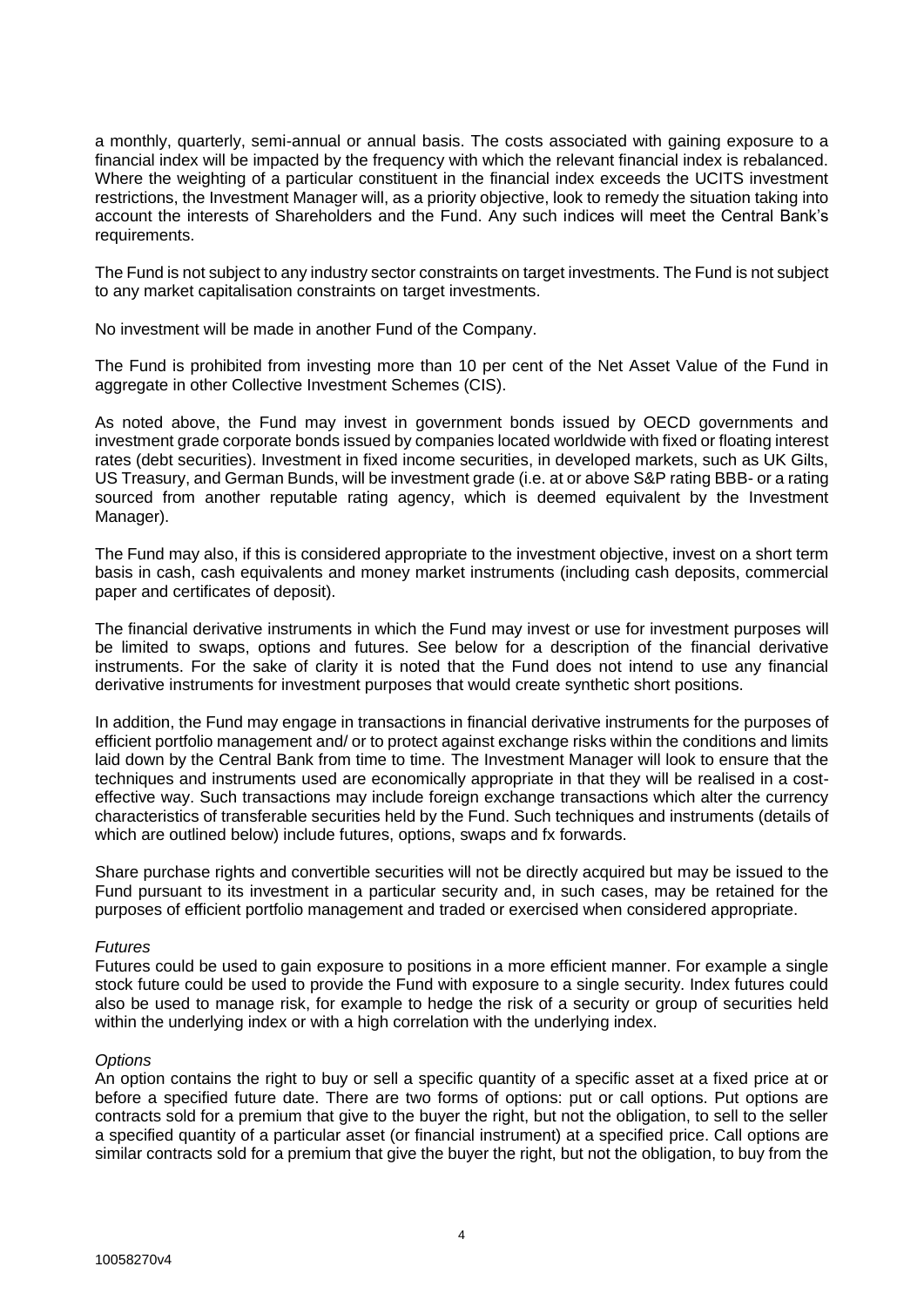seller a specified quantity of a particular asset (or financial instrument) at a specified price. Options may also be cash-settled. The Fund may use such instruments to hedge against market risk or to gain exposure to a relevant underlying equity or equity related security. Any option entered into by the Fund will be in accordance with the limits prescribed by the law.

## *Swaps*

Swaps including interest rate swaps (an interest rate swap is an agreement negotiated between two parties to exchange interest rate cash flow calculated on notional principal amounts at specified intervals (payment dates) during the life of the swap), inflation linked swaps (an inflation linked swap is a contract under which a fixed payment is exchanged for a variable payment linked to a measure of inflation), equity swaps, Total Return Swaps and other swaps may be used to enable the Fund to gain exposure to securities and/or indices.

A Total Return Swap could be used if it provided exposure to a security or index position in a more cost-efficient manner than a direct investment in that security or index position. In a swap, the gross returns to be exchanged or "swapped" between the parties are calculated with respect to a "notional amount", i.e. the return or increase in value of the index. Total Return Swap agreements may be used by the Fund to gain exposure to an index, whereby the Fund agrees to pay a stream of payments based on an agreed interest rate in exchange for payments representing the total economic performance, over the life of the swap, of the asset or assets underlying the swap, in this case, the economic performance of the index.

## *FX Forwards*

Forward currency contracts could be used to hedge against currency risk between the Base Currency of the Fund and the currency in which hedged Shares are designated (where this is different to the Base Currency of the Fund), as further outlined under the section entitled 'Classes' above.

## *Securities Financing Transactions*

Subject to the conditions and limits set out in the Central Bank Rules and in accordance with the requirements of SFTR, the Fund may use repurchase agreements, reverse repurchase agreements and/or securities lending agreements for efficient portfolio management purposes only. Any type of assets that may be held by the Fund in accordance with its investment objective and policies may be subject to such Securities Financing Transactions. The Fund may also use Total Return Swaps (as detailed above) and apply these to certain types of assets held by the Fund as disclosed in the "Investment Policy" section above. The expected proportion of assets that will be subject to repurchase agreements, reverse repurchase agreements and/or securities lending agreements is 0-20% (in respect of each type of Securities Financing Transaction). The expected proportion of assets that will be subject to Total Return Swaps is 0-100%. The maximum proportion of assets that will be subject to Securities Financing Transactions and/or Total Return Swaps may be 100%. In any case, the most recent semi-annual and annual report of the Fund will express as an absolute amount and as a percentage of the Fund's assets the amount of Fund assets subject to Securities Financing Transactions and Total Return Swaps. Please refer to the section of the Prospectus entitled "Efficient Portfolio Management" for further details.

The use of financial derivative instruments and efficient portfolio management techniques for the purposes outlined above will expose the Fund to the risks disclosed under the section of the Prospectus entitled "**Risk Factors**".

The Fund may enter into over-the-counter ("**OTC**") financial derivative instruments with approved counterparts. The Investment Manager monitors counterparty exposure and where applicable, takes into consideration any collateral held by the fund in determining the Fund's exposure.

Where the Fund has entered into an OTC financial derivative instrument with a counterparty and the value of the financial derivative instrument is in favour of the Fund and the counterpart defaults on its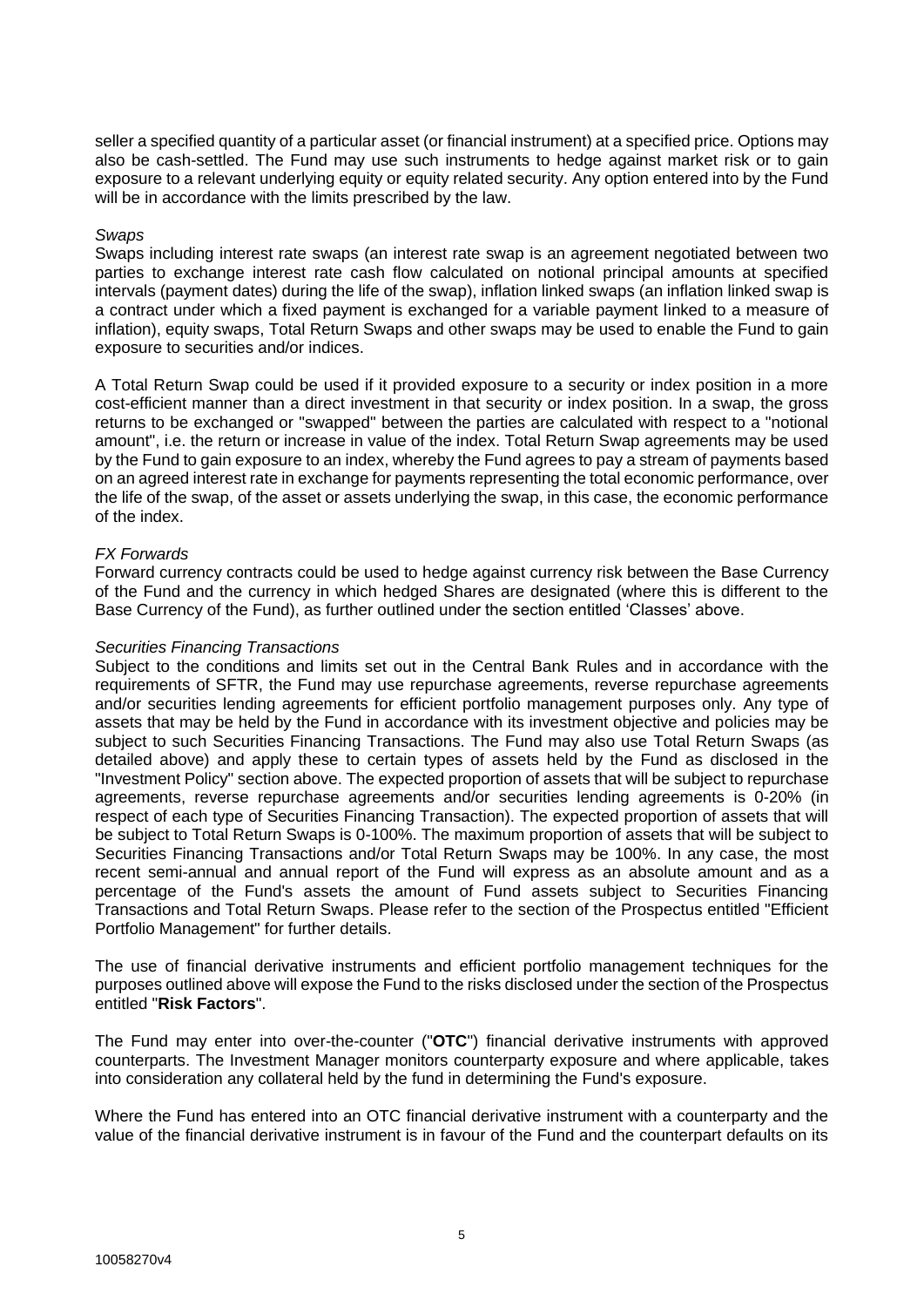obligation, there is a risk that the Fund will lose all or some of the value of that financial derivative instrument.

The Investment Manager monitors both counterparty and issuer risk to ensure that the Fund remains within the UCITS quidelines on issuer concentration and counterparty risk limits.

The Fund may experience high volatility from time to time. Please see the section headed "Risk Warnings" for further information in this regard.

#### *Investment Selection*

At the beginning of the selection process, the Investment Manager, after discussions with the Sub-Investment Manager, considers which potential indices, equities or bonds may benefit the Fund, having regard to the Fund's investment objective and policy. This research will be conducted by the Investment Manager in conjunction with the Sub-Investment Manager using their own databases and external services and may include (i) company specific research (e.g. annual and interim reports, meetings with management, database and investment commentary and statistical database), (ii) fund research (e.g. financial reports, manager presentations, sector analysis, external specialists, industry conferences and newsletters) and (iii) general market/economic data, views, opinions and insights through subscription services such as Bloomberg. They will also consider economic and market conditions, including inflation, interest rates, exchange rates, current market (index) levels, and economic indicators such as projected economic growth rates. The Investment Manager will also consider the current equity derivative pricing landscape.

The Investment Manager is likely to select a basket of government and corporate bonds that it deems appropriate to deliver investors their return of capital.

In respect of any indirect exposure taken on equities, based on the factors described above and if appropriate to the Fund's investment objective and policy, the Fund will gain exposure to global equity markets using only liquid derivatives on eligible equity indices. In order to potentially enhance investor returns and if consistent with the Fund's overall risk profile, the Fund may gain exposure to the relevant underlying index by, for example, selling out-of-the-money put options on such global equity index and using the proceeds to buy upside exposure on the same index.

The investments in government and corporate bonds and FDI may be spread between selected geographic areas. The primary focus of the basket of debt will be to deliver a relatively low-risk return of capital whilst the primary focus of the FDI will be to combine fundamental analysis of equity markets with derivative pricing to give the Fund an efficient way of earning a positive return over the medium to long-term. This is reviewed by the Investment Manager as economic and market conditions change.

### *Sustainability Risks*

The Investment Manager does not integrate Sustainability Risks into its discretionary investment decisions in relation to the Fund. The Investment Manager has determined that an ESG Event is not likely to cause an actual or potential material negative impact on the returns of the Fund as the Fund is based on major financial indices and derivatives structured around major financial indices.

### **6.3 Leverage**

The Fund may utilise financial derivative instruments as described in the section headed "Investment Policy" above.

The Fund shall use the Relative VaR model as part of its risk management process for the purposes of calculating global exposure for the Fund. The Fund shall use the Solactive Euro 50 Net Total Return Index as its reference benchmark, whereby the VaR of the Fund shall not exceed twice the VaR of the Solactive Euro 50 Net Total Return Index.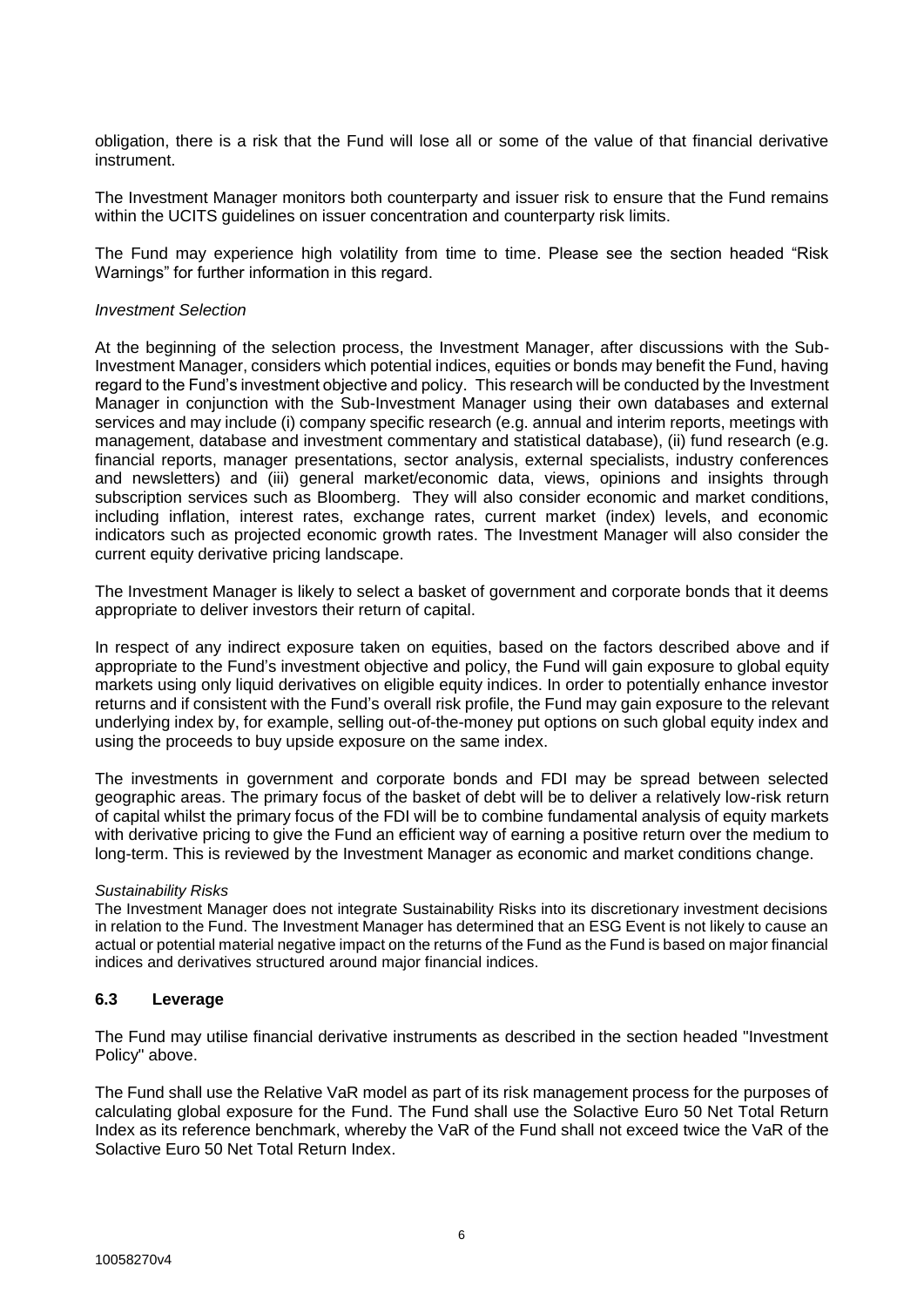Although the VaR methodology as described above is used to control and assess the Fund's exposures arising from the use of FDI, it does not explicitly measure leverage. Therefore, in accordance with the Central Bank Rules, the Fund also calculates leverage generated through the use of FDI which is calculated using the sum of the notional exposure of the FDI being used by the Fund. Generally, the level of leverage for the Fund arising from the use of FDIs calculated on this basis is expected to be between 0%% and 300% of Net Asset Value of the Fund but may be higher from time to time.

When calculating the relative VaR daily the Investment Manager will take into account the following quantitative standards:

- The one-tailed confidence level will be 99%;
- The holding period should be 20 days;
- The historical observation period will not be less than 1 year, however a shorter observation period may be used if justified, (for example, as a result of significant recent changes in price volatility);
- Daily data set updates, or more frequent when market prices are subject to material changes;
- At least daily calculation.

The Company on behalf of the Fund has filed with the Central Bank its risk management process which enables it to accurately measure, monitor and manage the various risks associated with the use of financial derivative instruments. Any financial derivative instrument not included in the risk management process will not be utilised until such time as a revised submission has been provided to the Central Bank. The Company will, on request, provide supplementary information to Shareholders relating to the risk management methods employed, including the quantitative limits that are applied and any recent developments in the risk and yield characteristics of the main categories of investments.

## **6.4 Investor Profile**

A typical investor in the Fund is an investor who wishes to allocate a portion of their total assets to an investment in a diversified portfolio of equities, equity related securities and government and investment grade corporate bonds or taking exposure to such equity and equity-related securities indirectly through financial derivative instruments (exchange traded or over-the-counter) that provide investment returns similar to those described above. It is suitable for investors who are seeking capital growth over a medium to long term horizon, but must be able to accept temporary capital losses due to the potentially volatile nature of the underlying assets. Further, in the event of significant deterioration in the value of the equities and equity related securities to which the financial derivative instruments are linked and/ or counterparty or issuer default, permanent loss of some or all of their investment.

### **7. Investment Manager and Sub-Investment Manager for the Fund**

The Investment Manager of the Fund is Causeway Securities Limited, registered office at 12th Floor Broadgate Tower, 20 Primrose Street, London, England, EC2M 2QS authorised and regulated by the UK Financial Conduct Authority (registration number 749440). The Investment Manager is authorised and regulated by the UK Financial Conduct Authority to provide investment management activities.

The Investment Manager makes investment decisions for the Fund and continuously reviews, supervises and administers the Fund's investment programme. The Manager supervises the Investment Manager and establishes policies that the Investment Manager must follow in its management activities.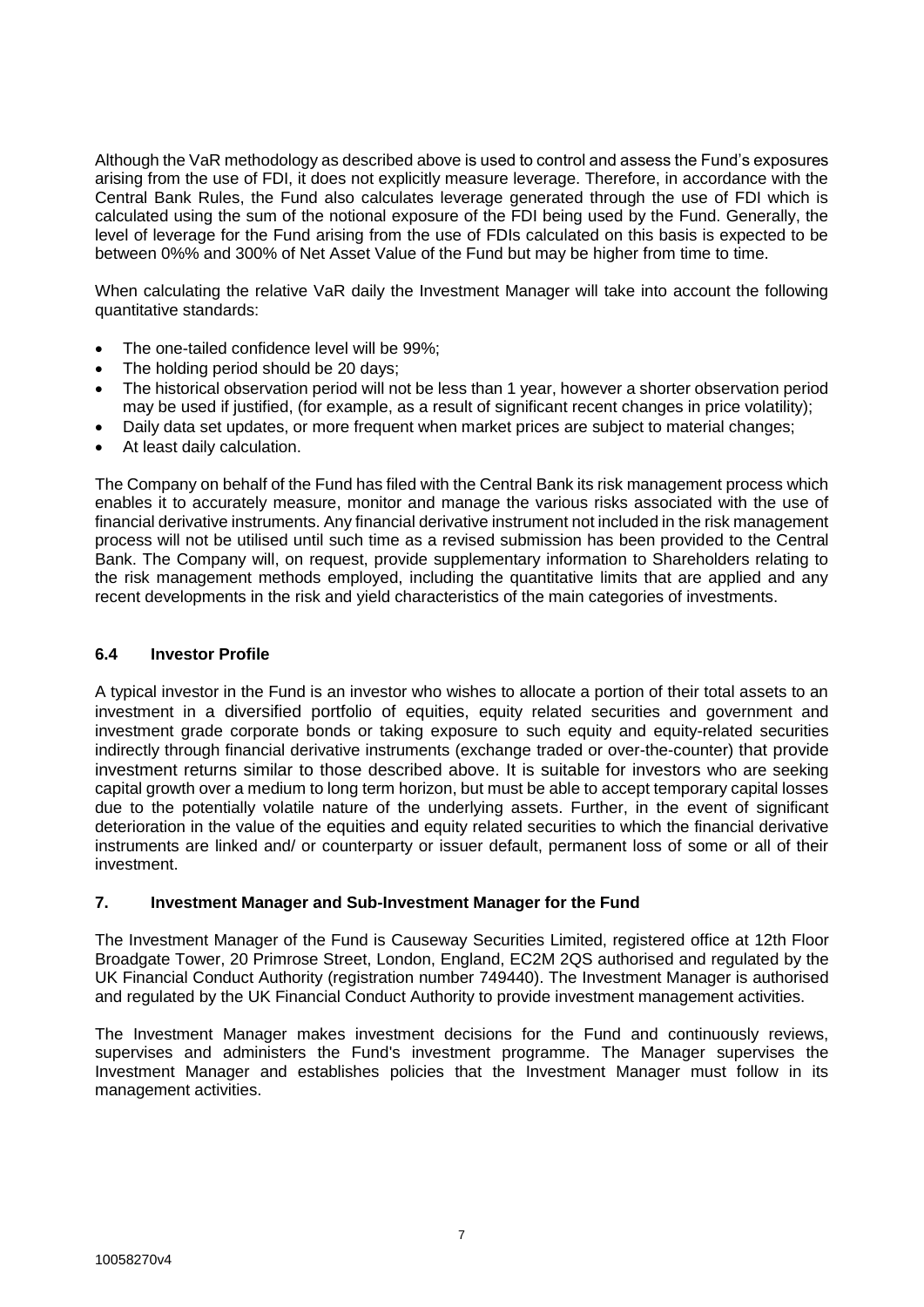Pursuant to the investment management agreement dated 3 December, 2019 between the Investment Manager, the Manager and the Company, the Investment Manager has been appointed by the Manager to provide investment management services to the Fund.

The investment management agreement states that the appointment of the Investment Manager shall continue unless and until terminated by either party giving not less than 90 days' notice. In certain circumstances set out in the investment management agreement, either party may terminate the investment management agreement upon the occurrence of certain events, such as the inability of either party to pay its debts or if either party shall go into liquidation. The investment management agreement provides that the Investment Manager may instruct the Manager to terminate any Sub-Investment Management Agreement in place subject to any notice period agreed in the relevant Sub-Investment Management Agreement. The investment management agreement contains certain indemnities in favour of the Investment Manager, which are restricted to exclude matters to the extent that they are attributable to the fraud, bad faith, negligence, wilful default or recklessness of the Investment Manager.

# **Sub-Investment Manager**

The Sub-Investment Manager of the Fund is Atlantic House Investments Limited, which has its registered office at One Eleven, Edmund Street, Birmingham, West Midlands, B3 2HJ, United Kingdom. The Sub-Investment Manager is authorised and regulated by the UK Financial Conduct Authority (registration number 931264) to provide investment management activities. The key investment personnel have many years of experience in advising on and managing market-linked investments and equity derivatives based funds.

The Sub-Investment Management Agreement dated 16 April 2021 between the Manager, the Company and the Sub-Investment Manager (the "**Sub-Investment Management Agreement**") provides that the Sub-Investment Manager will act as Sub-Investment Manager in respect of the Fund and will carry out certain advisory duties such as identification of investments which appear to be appropriate for the Fund, providing recommendations regarding the acquisition, holding, exchange, sale or other disposal of particular investments and monitoring of the performance of the Fund's investments. The Sub-Investment Manager will also provide certain risk monitoring services.

The Sub-Investment Management Agreement states that the appointment of the Sub-Investment Manager shall continue unless and until terminated by either party giving not less than six months' notice. In certain circumstances set out in the Sub-Investment Management Agreement, either party may terminate the Sub-Investment Management Agreement upon the occurrence of certain events, such as the inability of either party to pay its debts or if either party shall go into liquidation. The Sub-Investment Management Agreement contains certain indemnities in favour of the Sub-Investment Manager, which are restricted to exclude matters to the extent that they are attributable to the fraud, bad faith, negligence, wilful default or recklessness of the Sub-Investment Manager.

# **8. Issue of Shares:**

The Initial Offer Period for Class C (Hedged) Shares in Euro and Class D (Hedged) Shares in Euro is ongoing and will close at 5.00pm (Irish time) on 15 October, 2021 unless such period is shortened or extended by the Directors, who may delegate the exercise of such discretion to any one Director, in accordance with the requirements of the Central Bank. Class C (Hedged) Shares in Euro and Class D (Hedged) Shares in Euro will be offered at an initial offer price per Share of EUR 1.

Class A Shares in US Dollars, Class A (Hedged) Shares in Great Britain Pounds, Class A (Hedged) Shares in Euro, Class B Shares in US Dollars, Class B (Hedged) Shares in Great Britain Pounds, Class B (Hedged) Shares in Euro, Class C Shares, Class C (Hedged) Shares in Great Britain Pounds, Class D Shares and Class D (Hedged) Shares in Great Britain Pounds are available on each Dealing Day at Net Asset Value per Share.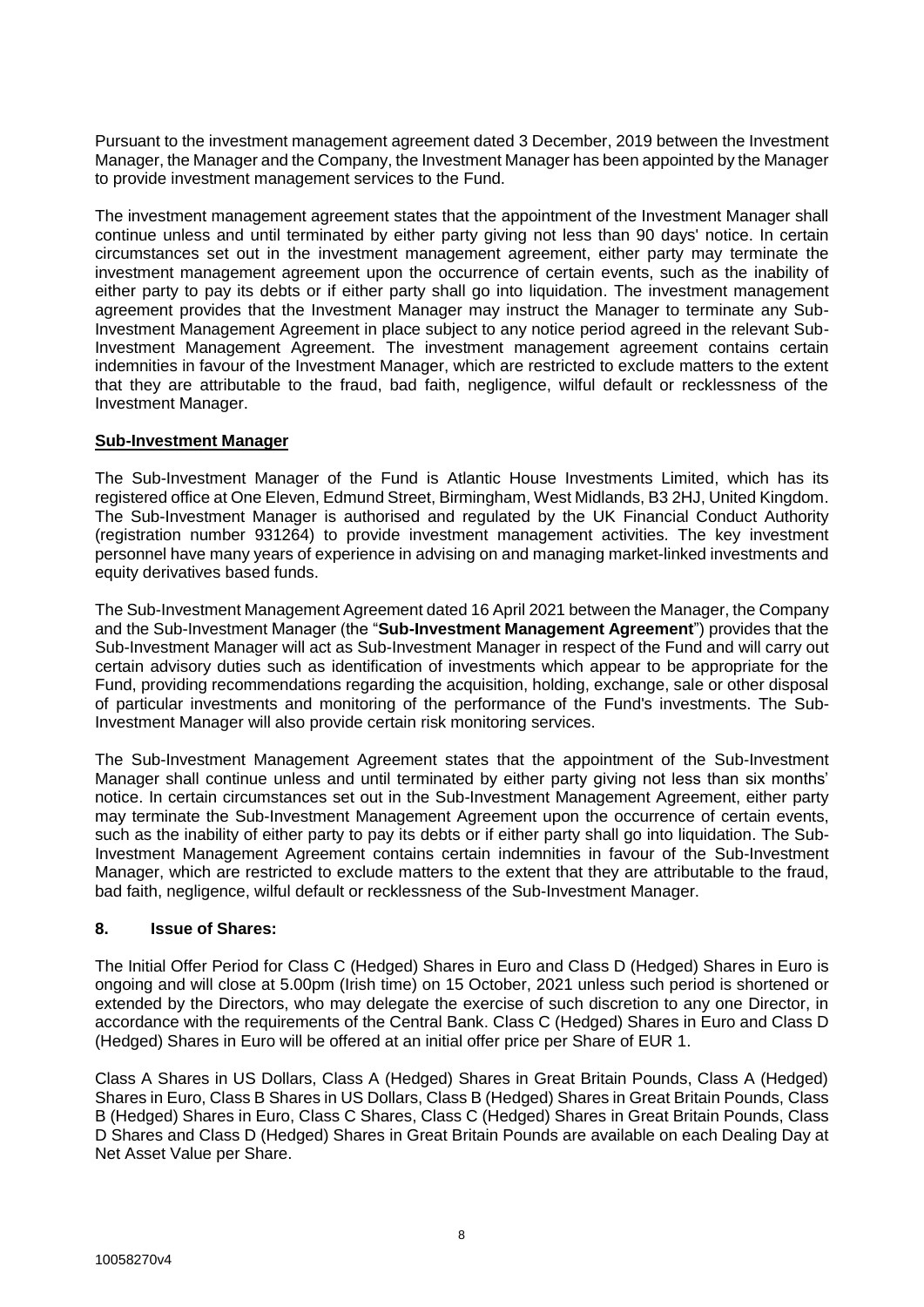Applications for Shares must be received by the Dealing Deadline (as defined above) in the manner set out in the Prospectus. For further information, please see the section headed "Subscription and Redemption for Shares" in this Prospectus.

All applications must be received by the Administrator no later than the Dealing Deadline on the relevant Dealing Day. Subscription requests may be submitted by fax to the Administrator (in Ireland). Applications should be made on the Application Form (and supporting documentation relating to money laundering prevention checks) and the originals must be sent promptly to the Administrator. Applications received after the Dealing Deadline will be held over to the next Dealing Day. No interest will be paid on early subscriptions.

Prior to subscription for Shares in the Fund, a Subscription Fee of up to 5% may be deducted from subscription monies before the remainder is used to subscribe for Shares in the Fund. Shareholders will be notified in advance if a Subscription Fee is to be applied to their subscription.

Unless otherwise specified, the minimum initial subscription is GBP1,000 for Class A Shares, Class A (Hedged) Shares, Class B Shares, Class B (Hedged) Shares, Class C (Hedged) Shares in Great Britain Pounds, and Class D (Hedged) Shares in Great Britain Pounds (or an equivalent amount in another currency), UDS1,000 for Class C Shares and Class D Shares (or an equivalent amount in another currency) and Euro 1,000 for Class C (Hedged) Shares in Euro and Class D (Hedged) Shares in Euro. Additional subscriptions for Shares are set at a minimum of £1,000 for Class A Shares, Class A (Hedged) Shares, Class C (Hedged) Shares in Great Britain Pounds and Class D (Hedged) Shares in Great Britain Pounds, USD1,000 for Class C Shares and Class D Shares and Euro 1,000 for Class C (Hedged) Shares in Euro and Class D (Hedged) Shares in Euro. There is no minimum additional subscriptions for shares for Class B Shares and Class B (Hedged) Shares. However, minimum initial subscriptions or minimum additional subscriptions which do not meet these thresholds may be accepted by the Directors. The price at which Shares will be issued on any particular Dealing Day will be the Subscription Price per Share calculated in the manner described under the Prospectus section headed "Valuation and Prices". The Company may issue fractional shares, expressed as four decimal place fractions of a Share. Application monies representing smaller fractions of a Share will be retained by the Company.

# **9. Redemption of Shares**

Shares in the Fund may be redeemed on every Dealing Day at the Net Asset Value per Share of the relevant Class subject to the procedures, terms and conditions set out in the Prospectus under the section heading "Subscription and Redemption of Shares". All requests for the redemption of Shares must be received by the Dealing Deadline (as defined above) in the manner set out in the Prospectus.

Redemption monies will normally be paid within 5 Business Days of the relevant Dealing Day for redemptions.

Prior to redemption proceeds being paid, on any Dealing Day when there are net redemptions, an exit charge of up to 2.00% may be deducted from redemption proceeds before the remainder is paid to the Shareholder. The exit charge is an anti-dilution levy to cover dealing costs and to preserve the value of the underlying assets of the Fund. An exit charge is only likely to arise if more than 5.00% of the NAV of the Fund is redeemed on any singular Dealing Day. Shareholders will be notified if an exit charge is to be applied to their redemption on any Dealing Day and may be given the option to reduce or cancel their redemption request in order to avoid an exit charge being applied. Exit charges will be retained by the Fund.

### **10. Fees and Expenses**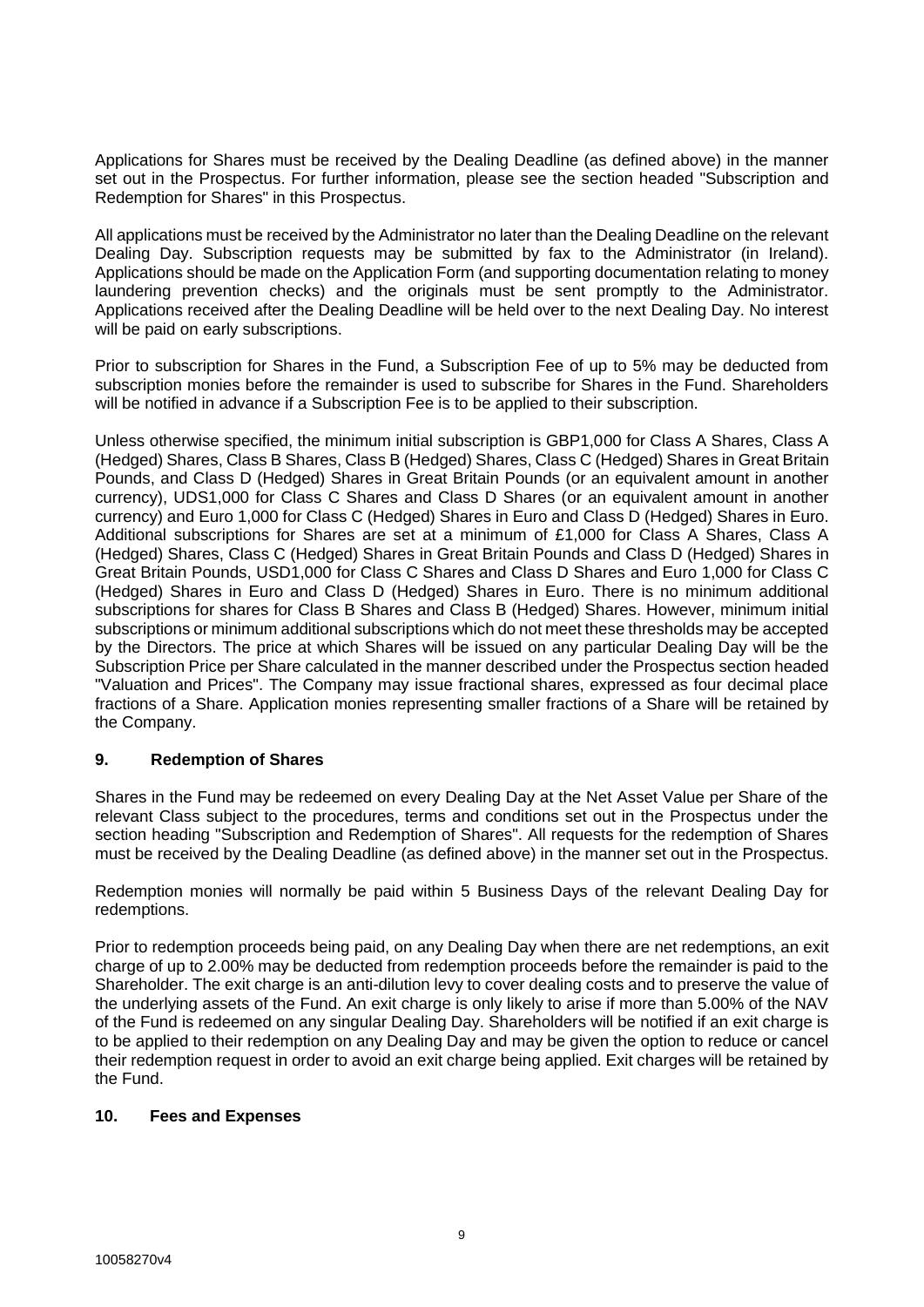The following fees and expenses are payable out of the Fund. Details of how the fees and expenses are accrued and paid as well as details of other general management and fund charges are set out in the Prospectus under the heading "Fees and Expenses".

## **Net Total Operating Fees and Expenses**

## **Management Fee**

The Manager shall be entitled to receive out of the assets of the Fund a fee of 0.10% per annum of the Net Asset Value of the Fund payable monthly in arrears subject to a minimum annual fee of €75,000. The Manager will also be entitled to be reimbursed out of the assets of the Fund for all reasonable, vouched out-of-pocket expenses incurred by it on behalf of the Fund.

## **The Administrator's Fee (Fund Accounting, Financial Reporting and Transfer Agent Fees)**

The Administrator is entitled to receive out of the assets of the Fund (with VAT thereon, if any) an annual fee of up to 0.0225% on a tiered basis of the Net Asset Value of the Fund which will be accrued and payable monthly in arrears, subject to a total of all of the minimum annual fees for the Fund of €32,250.

The Administrator shall be reimbursed out of the assets of the Fund for all reasonable and vouched out-of-pocket expenses incurred by it.

## **Investment Manager Fees**

The Investment Manager will be paid a fee from the Company monthly in arrears at the rate of 0.5% per annum of the Net Asset Value of each Class A Shares, Class A (Hedged) Shares, Class C Shares and Class C (Hedged) Shares and at the rate of 1% per annum of the Net Asset Value of each Class B Shares, Class B (Hedged) Shares, Class D Shares and Class D (Hedged) Shares.

Reasonable out-of-pocket expenses incurred by the Investment Manager in the performance of its duties will be reimbursed by the Company as may be approved from time to time by the Director.

# **Sub-Investment Manager Fees**

The Sub-Investment Manager will be paid a fee from the Company monthly in arrears at a variable rate per annum dependent on the sum of the Net Asset Value of all Share Classes. The rate will be equal to 0.40% per annum on the first EUR 50,000,000 and 0.30% per annum thereafter.

Reasonable out-of-pocket expenses incurred by the Sub-Investment Manager in the performance of its duties will be reimbursed by the Company as may be approved from time to time by the Directors.

### **Formation and Organisation Costs**

The costs of forming the Fund, including the fees and expenses of legal advisers, product development fees and expenses, regulatory and listing fees and expenses and any other fees and expenses arising on the formation and launch of the Fund which are not expected to exceed €35,000 will be borne by the Fund and amortised over five years.

## **11. Risk Warnings:**

Persons interested in purchasing Shares in the Fund should read the section headed "Risk Warnings" in the main body of this Prospectus.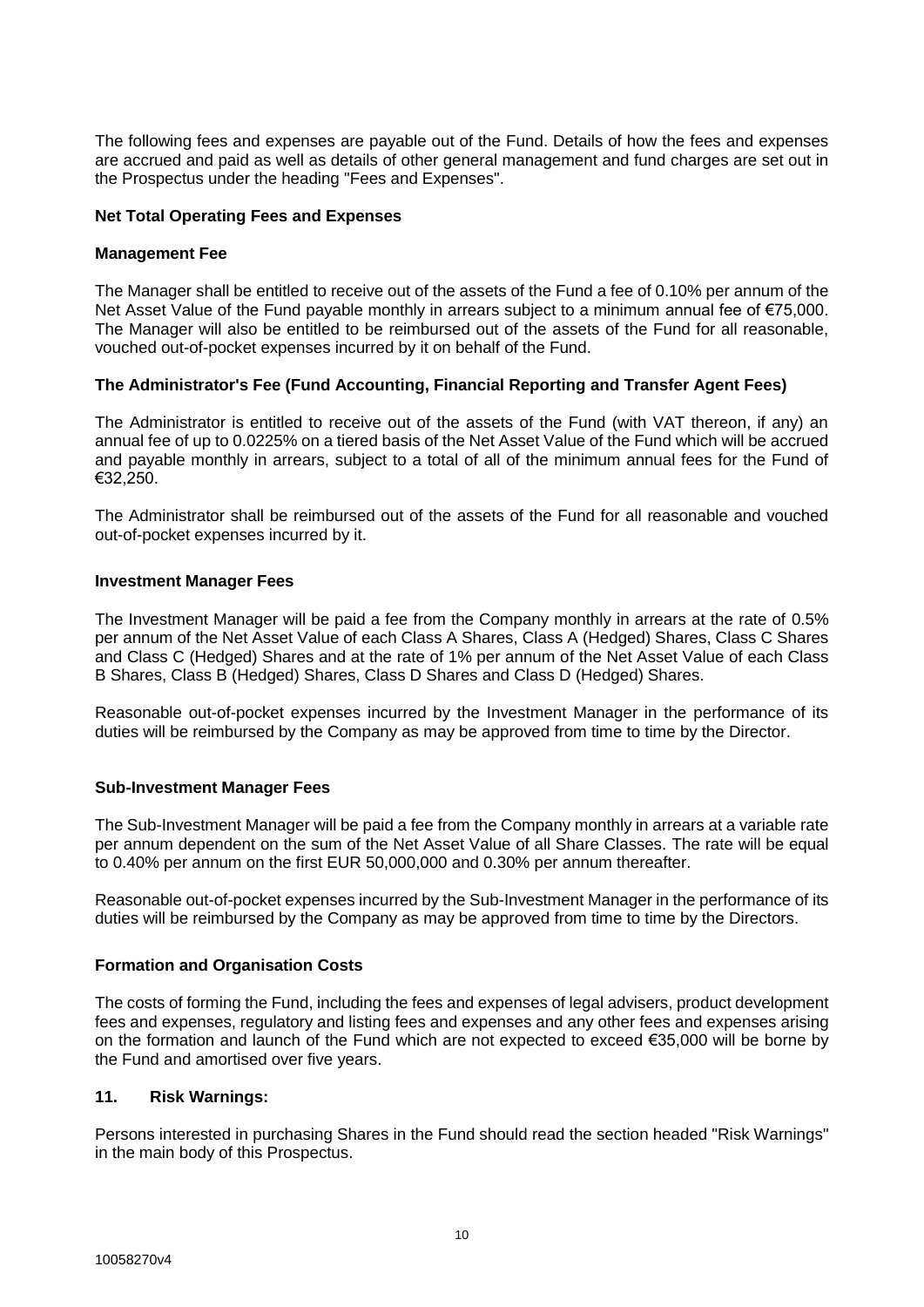The Fund will, on request, provide supplementary information to Shareholders relating to the risk management methods employed, including the quantitative limits that are applied and any recent developments in the risk and yield characteristics of the main categories of investments.

#### **The value of investments and income from them can go down as well as up (this may partly be the result of exchange rate fluctuations in investments which have an exposure to foreign currencies) and investors may not get back the full amount invested.**

## **Financial Derivatives, Techniques and Instruments Risks**

The prices of derivative instruments, including futures, options and swap prices, are highly volatile. Price movements of forward contracts, futures contracts and other derivative contracts are influenced by, among other things, interest rates, changing supply and demand relationships, trade, fiscal, monetary and exchange control programs and policies of governments, and national and international political and economic events and policies. In addition, governments from time to time intervene, directly and by regulation, in certain markets, particularly markets in currencies and interest rate related futures and options. Such intervention often is intended directly to influence prices and may, together with other factors, cause all of such markets to move rapidly in the same direction because of, amongst other things, interest rate fluctuations. The use of these techniques and instruments also involves certain special risks, including (1) dependence on the ability to predict movements in the prices of securities being hedged and movements in interest rates, (2) imperfect correlation between the price movements of the derivatives and price movements of related instruments, (3) the fact that skills needed to use these instruments are different from those needed to select the securities owned by any of the Funds, (4) the possible absence of a liquid market for any particular instrument at any particular time; which may result in possible impediments to effective portfolio management or the ability to meet redemption. Each Fund may invest in certain derivative instruments, which may involve the assumption of obligations as well as rights and assets. Assets deposited as margin with brokers may not be held in segregated accounts by the brokers and may therefore become available to the creditors of such brokers in the event of their insolvency or bankruptcy.

### **Forward Trading Risk**

The underlying investment funds in which a Fund may invest, may enter into forward contracts and options thereon. Forward contracts do not have standard terms and are not traded on exchanges. Each transaction is carried out by individual agreements, with banks and dealers acting as principals. Trading in forwards and "cash" trading are both largely unregulated; there is no limitation on daily price movements and speculative position limits are not applicable to the markets, which can be highly illiquid because the principals involved are not obliged to make markets in the currencies or commodities they trade. At times, participants in these markets have refused to quote prices for certain currencies or commodities or have quoted prices with an unusually wide spread between the price at which they were prepared to buy and that at which they were prepared to sell. Disruptions can occur in any market because of unusually high trading volume, political intervention or other factors. The imposition of controls by governmental authorities might also limit such forward (and futures) trading, to the possible detriment of a Fund. Market illiquidity or disruption could result in major losses to a Fund. A Fund may be exposed to credit risks on the counterparties and to risks associated with settlement default. Such risks could result in substantial losses to a Fund.

### **Futures and Options Risk**

The Investment Manager may engage in various portfolio strategies on behalf of each Fund through the use of futures and options. Due to the nature of futures, cash to meet margin monies will be held by a broker with whom each Fund has an open position. In the event of the insolvency or bankruptcy of the broker, there can be no guarantee that such monies will be returned to each Fund. On execution of an option, a Fund may pay a premium to a counterparty. In the event of the insolvency or bankruptcy